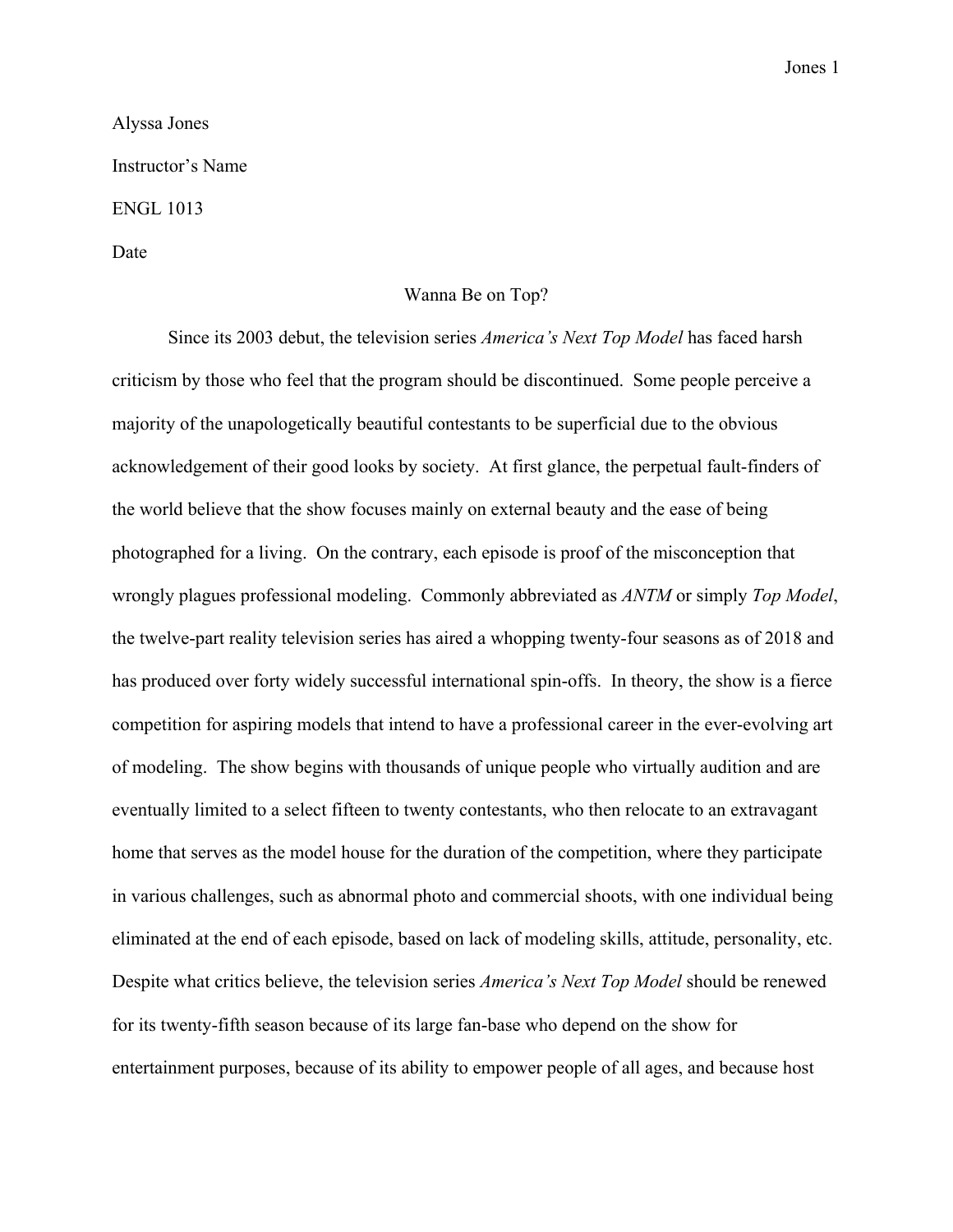Jones 2

Tyra Banks deserves to remain in the spotlight.

The first reason that *America's Next Top Model* should be renewed for another season is due to the fact that the show has millions of fans who reply on it for a weekly dose of quality entertainment. Because this show is one of the most popular competitions for American models, people tune-in to see the true dedication and countless hours that it takes to become a model. The show depicts the mental, physical, and emotional struggles that correspond with the training to become a full-time model. Many watch the hit show to understand the more human side of the exquisite people who grace the cover of magazines like *Cosmopolitan*, *Covergirl*, and *Vogue*. Not everyone can understand that gorgeous specimens do struggle in everyday life. Each contestant has a turbulent back story that regular people of all backgrounds can relate to; whether the aspirant's past and present story revolves around homelessness, past trauma, bullying, substance abuse, or other forms of difficult-life obstacles, *Top Model* has had it all.

Another reason that *America's Next Top Model* should be renewed for an additional season is that it empowers people of all ages, races, ethnicities, genders, religions, and physical attributes. A majority of the contestants mention that they would watch the show during their youth, proving that impressionable minds are inspired from the competition. The recurring theme proposed in the series is that beauty is undefinable. Whether someone is black or white or has vitiligo, is plus-sized or petite, is young or old, is Muslim or Wiccan, is male or female or nonbinary, that person is unquestionably beautiful and should feel confident, no matter how different from others that person may seem. The unique qualities stated above are some that specific victorious models have focused their brand on to captivate certain audience members. For example, in the twentieth cycle of *ANTM*, gender norms were obliterated with the entry of male contestants in a former all-female modeling competition, being the first such competition to